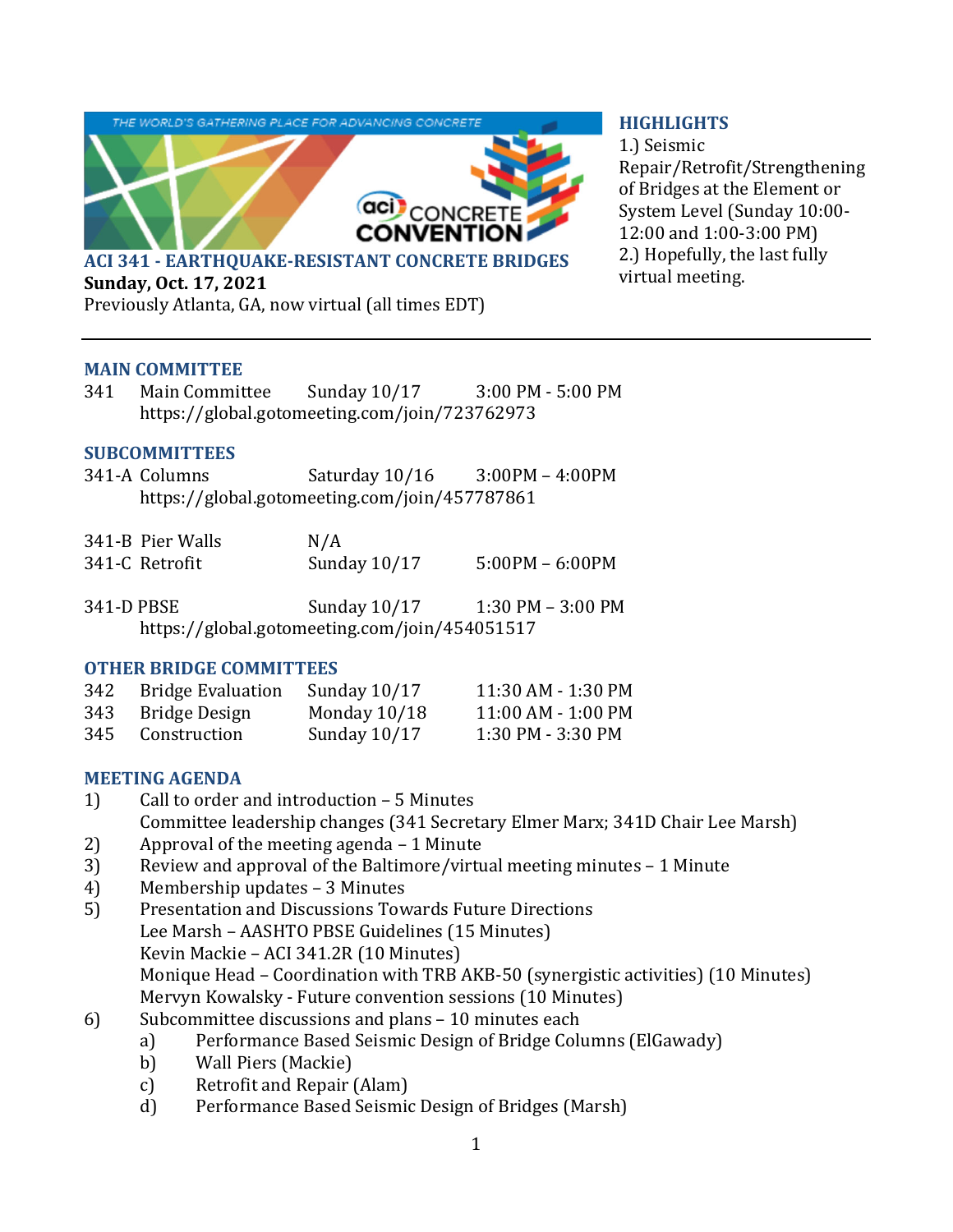e) Bearings and Expansion Joints (Watson)

7) Future directions (change subcommittee meeting times?), Update from TAC – Robert Frosch, and other business – 10 Minutes

# **Spring 2022 – Theme TBD**

March 27-31, Caribe Royal Orlando, Orlando, FL

- Preliminary session request: April 2, 2021
- Final session request: **October 22, 2021**
- Proposed sessions
	- o New and novel bridge systems (not just columns) for seismic regions, should investigate prestress applications, post-tensioning and pier enlargement
	- o Showcase of new global seismic bridge projects recently constructed (Naimi)

# **Fall 2022 – Theme TBD**

October 23-27, Hyatt Regency Dallas, Dallas, TX

- Preliminary session request: October 22, 2021
- Final session request: April 1, 2022
- Proposed sessions
	- o High speed rail and light rail (perhaps joint session with UTC on railways)
	- o New ideas?

# **Spring 2023 – Theme TBD**

April 2-6, 2023, San Francisco, CA, Hilton San Francisco Union Square

- Preliminary session request: April 1, 2022
- Final session request: October 28, 2022
- Proposed sessions
	- o Ideas?

### **Fall 2023 – Theme TBD**

October 29-November 2, 2023, Boston, MA, Boston Convention Center & Westin Boston Waterfront

### **Spring 2024 – Theme TBD**

March 24-28, 2024, New Orleans, LA, Hyatt Regency New Orleans

### **Fall 2024 – Theme TBD**

November 3-7, 2024, Philadelphia, PA, Marriott Philadelphia Downtown

### **Spring 2025 – Theme TBD**

March 30-April 3, 2025, Toronto, Ontario, Canada, Sheraton Centre Toronto

### **Fall 2025 – Theme TBD**

October 26-30, 2025, Baltimore, MD, Hilton Baltimore & Marriott Baltimore Inner Harbor